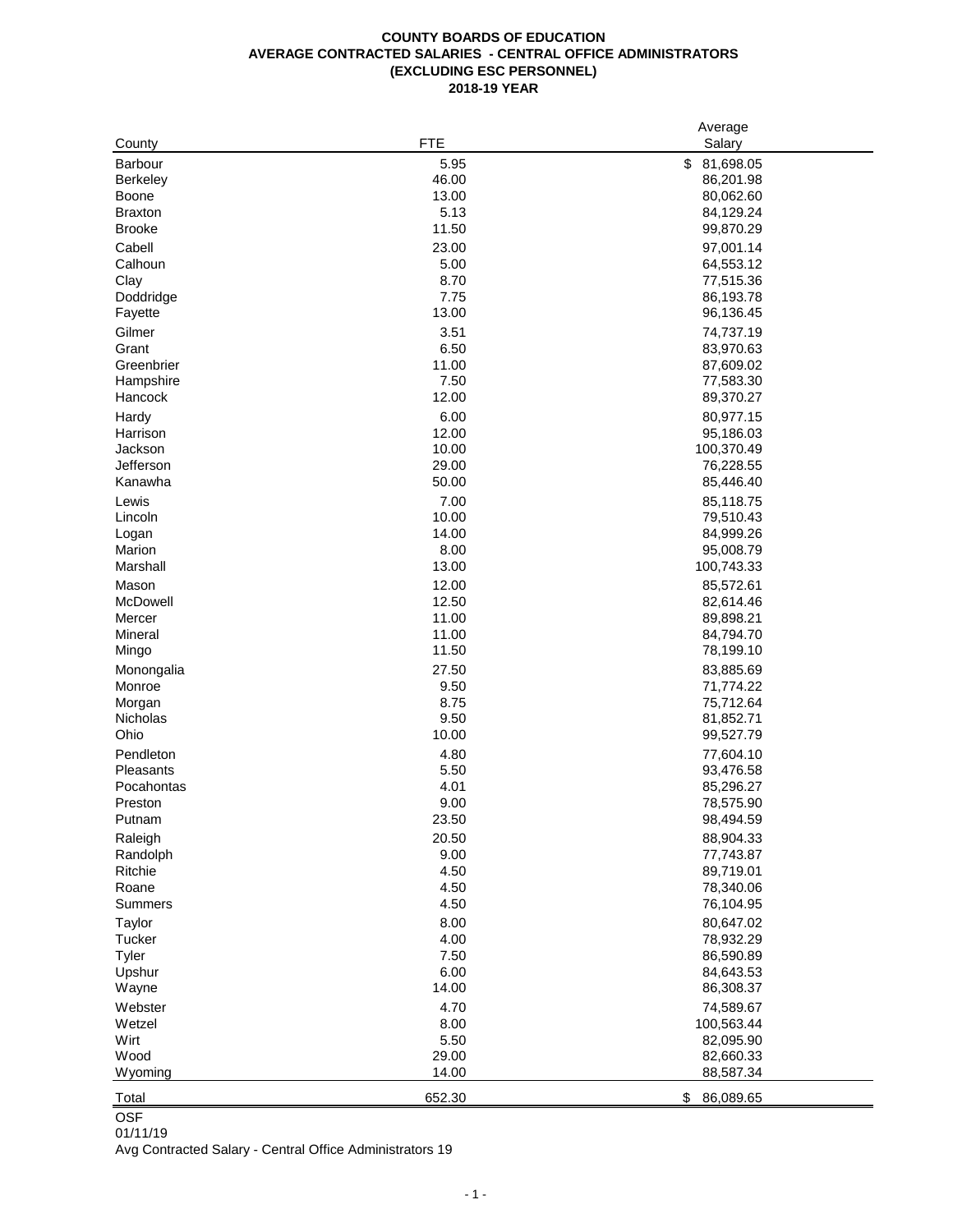## **COUNTY BOARDS OF EDUCATION AVERAGE CONTRACTED SALARIES - CENTRAL OFFICE ADMINISTRATORS (EXCLUDING ESC PERSONNEL - ARRANGED IN DESCENDING ORDER BY AVERAGE) 2018-19 YEAR**

|                          |                |            | Average         |
|--------------------------|----------------|------------|-----------------|
| Ct.                      | County         | <b>FTE</b> | Salary          |
| 1                        | Marshall       | 13.00      | \$100,743.33    |
| 2                        | Wetzel         | 8.00       | 100,563.44      |
| 3                        | Jackson        | 10.00      | 100,370.49      |
| 4                        | <b>Brooke</b>  | 11.50      | 99,870.29       |
|                          |                |            |                 |
| 5                        | Ohio           | 10.00      | 99,527.79       |
| 6                        | Putnam         | 23.50      | 98,494.59       |
| 7                        | Cabell         | 23.00      | 97,001.14       |
| 8                        | Fayette        | 13.00      | 96,136.45       |
| 9                        | Harrison       | 12.00      | 95,186.03       |
| 10                       | Marion         | 8.00       | 95,008.79       |
| 11                       | Pleasants      | 5.50       | 93,476.58       |
| 12                       | Mercer         | 11.00      | 89,898.21       |
| 13                       | Ritchie        | 4.50       | 89,719.01       |
| 14                       | Hancock        | 12.00      | 89,370.27       |
| 15                       | Raleigh        | 20.50      | 88,904.33       |
|                          |                |            |                 |
| 16                       | Wyoming        | 14.00      | 88,587.34       |
| 17                       | Greenbrier     | 11.00      | 87,609.02       |
| 18                       | Tyler          | 7.50       | 86,590.89       |
| 19                       | Wayne          | 14.00      | 86,308.37       |
| 20                       | Berkeley       | 46.00      | 86,201.98       |
| 21                       | Doddridge      | 7.75       | 86,193.78       |
| 22                       | Mason          | 12.00      | 85,572.61       |
| 23                       | Kanawha        | 50.00      | 85,446.40       |
| 24                       | Pocahontas     | 4.01       | 85,296.27       |
| 25                       | Lewis          | 7.00       | 85,118.75       |
| 26                       |                | 14.00      | 84,999.26       |
|                          | Logan          |            |                 |
| 27                       | Mineral        | 11.00      | 84,794.70       |
| 28                       | Upshur         | 6.00       | 84,643.53       |
| 29                       | <b>Braxton</b> | 5.13       | 84,129.24       |
| 30                       | Grant          | 6.50       | 83,970.63       |
| 31                       | Monongalia     | 27.50      | 83,885.69       |
| 32                       | Wood           | 29.00      | 82,660.33       |
| 33                       | McDowell       | 12.50      | 82,614.46       |
| 34                       | Wirt           | 5.50       | 82,095.90       |
| 35                       | Nicholas       | 9.50       | 81,852.71       |
| 36                       | Barbour        | 5.95       | 81,698.05       |
| 37                       | Hardy          | 6.00       | 80,977.15       |
| 38                       | Taylor         | 8.00       | 80,647.02       |
| 39                       | Boone          | 13.00      | 80,062.60       |
|                          |                |            |                 |
| 40                       | Lincoln        | 10.00      | 79,510.43       |
| 41                       | Tucker         | 4.00       | 78,932.29       |
| 42                       | Preston        | 9.00       | 78,575.90       |
| 43                       | Roane          | 4.50       | 78,340.06       |
| 44                       | Mingo          | 11.50      | 78,199.10       |
| 45                       | Randolph       | 9.00       | 77,743.87       |
| 46                       | Pendleton      | 4.80       | 77,604.10       |
| 47                       | Hampshire      | 7.50       | 77,583.30       |
| 48                       | Clay           | 8.70       | 77,515.36       |
| 49                       | Jefferson      | 29.00      | 76,228.55       |
| 50                       | Summers        | 4.50       | 76,104.95       |
|                          |                |            |                 |
| 51                       | Morgan         | 8.75       | 75,712.64       |
| 52                       | Gilmer         | 3.51       | 74,737.19       |
| 53                       | Webster        | 4.70       | 74,589.67       |
| 54                       | Monroe         | 9.50       | 71,774.22       |
| 55                       | Calhoun        | 5.00       | 64,553.12       |
| $\overline{\phantom{a}}$ | Total          | 652.30     | 86,089.65<br>\$ |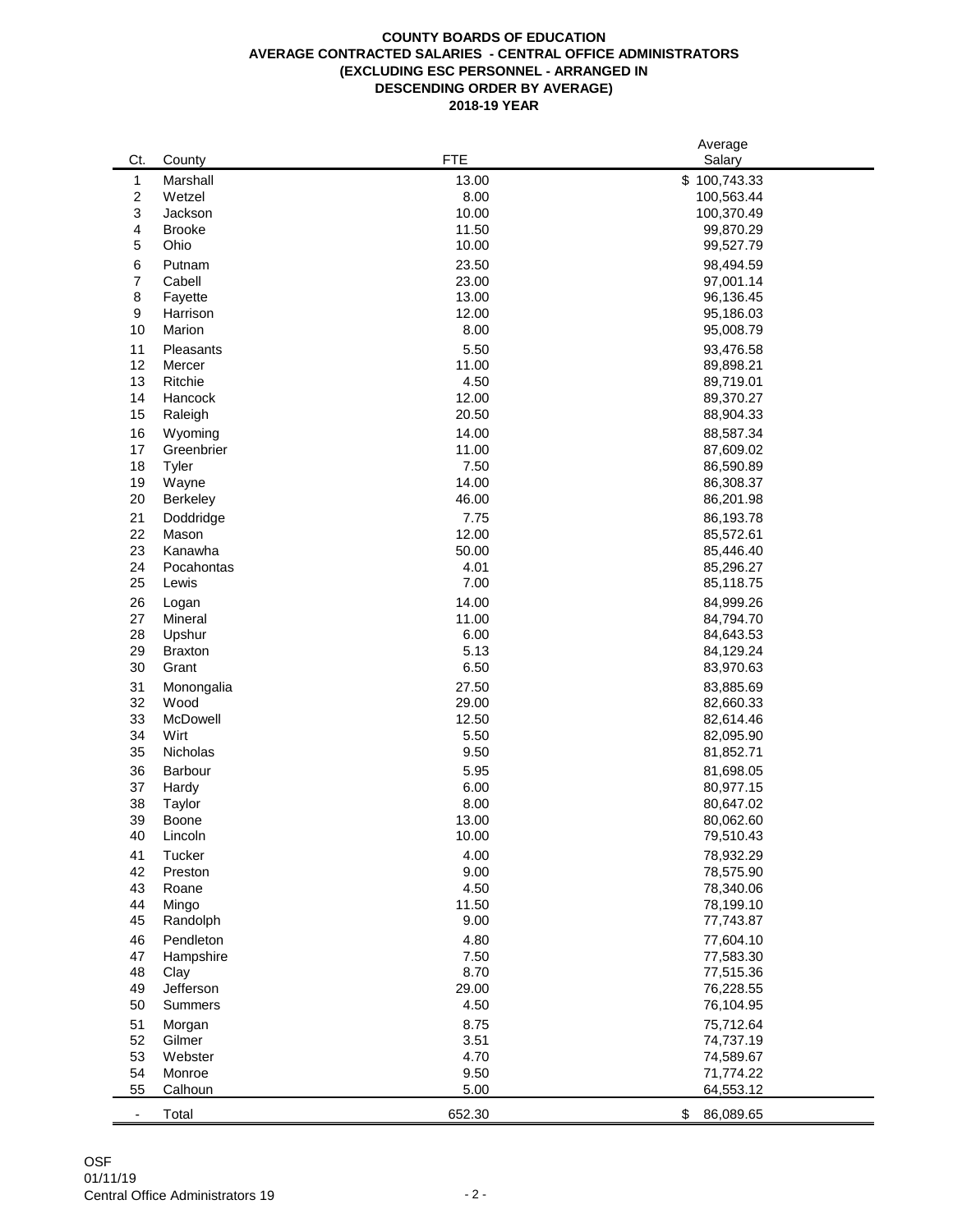## **COUNTY BOARDS OF EDUCATION AVERAGE CONTRACTED SALARIES - CENTRAL OFFICE ADMINISTRATORS (EXCLUDING ESC PERSONNEL) FOR THE 2018-19 YEAR**

|                      |              | Superintendent           |                          | Deputy, Associate or<br><b>Asst Superintendent</b> | Admin. Assistant         |                | Director/Manager<br>Instructional |                         | Director/Manager<br><b>Supportive Services</b> |                        |
|----------------------|--------------|--------------------------|--------------------------|----------------------------------------------------|--------------------------|----------------|-----------------------------------|-------------------------|------------------------------------------------|------------------------|
| County               | <b>FTE</b>   | Avg. Salary              | <b>FTE</b>               | Avg. Salary                                        | <b>FTE</b>               | Avg. Salary    | <b>FTE</b>                        | Avg. Salary             | <b>FTE</b>                                     | Avg. Salary            |
| Barbour              | 1.00         | 107,250.00               | 0.60                     | 88,040.28                                          | $\overline{\phantom{a}}$ | ÷.             | 2.40                              | 77,022.48               | 0.45                                           | 76,736.40              |
| <b>Berkeley</b>      | 1.00         | 192,269.99               | 6.00                     | 119,795.61                                         | $\overline{\phantom{a}}$ | ä,             | 5.00                              | 95,688.77               | 31.00                                          | 73,849.12              |
| Boone                | 1.00         | 130,000.00               | 1.00                     | 107,087.25                                         |                          |                | 4.00                              | 76,959.61               | 5.00                                           | 69,915.08              |
| <b>Braxton</b>       | 1.00         | 109,999.99               | $\blacksquare$           |                                                    |                          |                | 2.80                              | 79,759.66               | $\blacksquare$                                 |                        |
| <b>Brooke</b>        | 1.00         | 126,999.99               | 0.50                     | 111,767.08                                         |                          |                | 4.00                              | 107,210.21              | 5.00                                           | 87,012.87              |
| Cabell               | 1.00         | 138,000.00               | 3.00                     | 106,548.03                                         |                          |                | 7.00                              | 98,328.56               | 10.00                                          | 87,597.96              |
| Calhoun              | 1.00         | 87,150.00                | $\blacksquare$           |                                                    |                          |                | 2.00                              | 65,052.40               | 1.00                                           | 50,958.40              |
| Clay                 | 1.00         | 99,000.00                | 1.00                     | 87,406.80                                          | $\overline{a}$           |                | 4.70                              | 73,819.02               | 1.00                                           | 68,179.06              |
| Doddridge            | 1.00         | 95,500.87                | 1.00                     | 94,539.42                                          | 1.00                     | 97,280.43      | 2.00                              | 81,134.05               | 0.75                                           | 80,637.25              |
| Fayette              | 1.00         | 134,500.00               | 2.00                     | 105,636.00                                         | $\blacksquare$           |                | 6.00                              | 89,208.80               | 2.00                                           | 92,097.20              |
| Gilmer               | 1.00         | 90,000.00                | $\blacksquare$           |                                                    |                          |                | $\overline{\phantom{a}}$          |                         | 1.03                                           | 70,731.64              |
| Grant                | 1.00         | 126,000.00               | 1.00                     | 87,536.98                                          |                          |                | 1.50                              | 78,079.05               | 2.00                                           | 68,986.36              |
| Greenbrier           | 1.00         | 120,000.00               | 2.00                     | 101,527.77                                         | $\overline{a}$           | ä,             | 3.00                              | 90,305.68               | 3.00                                           | 63,869.19              |
| Hampshire<br>Hancock | 1.00<br>1.00 | 111,000.00<br>110,000.00 | $\blacksquare$<br>1.00   | 110,050.00                                         | 1.00                     | 56,317.30      | 2.40<br>3.00                      | 72,078.00<br>94,842.53  | 3.00<br>4.00                                   | 70,339.60<br>80,680.83 |
|                      |              |                          |                          |                                                    |                          |                |                                   |                         |                                                |                        |
| Hardy                | 1.00         | 104,999.99               | 0.40<br>2.00             | 82,904.33                                          |                          |                | 1.85<br>3.00                      | 76,948.56               | 0.75                                           | 86,994.00              |
| Harrison<br>Jackson  | 1.00<br>1.00 | 171,000.00<br>148,482.00 | 2.00                     | 105,182.50<br>106,902.25                           | $\overline{\phantom{a}}$ |                | 4.00                              | 93,594.11<br>94,153.41  | 4.00<br>1.00                                   | 71,038.19<br>79,773.20 |
| Jefferson            | 1.00         | 175,644.00               | 2.00                     | 98.744.79                                          | 3.00                     | 68,133.41      | 2.00                              | 75,712.68               | 20.00                                          | 69,220.55              |
| Kanawha              | 1.00         | 163,863.00               | 6.00                     | 114,702.11                                         | 9.00                     | 96,623.94      | 4.00                              | 92,660.22               | 29.00                                          | 71,336.11              |
| Lewis                | 1.00         | 106,000.00               | $\blacksquare$           |                                                    |                          |                | 3.90                              | 81,504.98               | 0.70                                           | 75,944.13              |
| Lincoln              | 1.00         | 118,501.83               | 1.00                     | 99,500.40                                          | $\blacksquare$           |                | 5.00                              | 67,905.20               | 2.00                                           | 82,861.20              |
| Logan                | 1.00         | 123,000.00               | 1.00                     | 113,072.38                                         | 1.00                     | 76,610.70      | 4.50                              | 75,067.36               | 4.50                                           | 79,891.87              |
| Marion               | 1.00         | 148,363.99               | $\blacksquare$           |                                                    | 4.00                     | 93,433.24      | 1.00                              | 88,115.25               | $\sim$                                         |                        |
| Marshall             | 1.00         | 122,999.80               | 1.00                     | 109,670.70                                         | ٠                        |                | 4.00                              | 102,883.97              | 5.00                                           | 92,344.70              |
| Mason                | 1.00         | 119,999.99               | $\omega$                 |                                                    | 1.00                     | 92,924.49      | 4.00                              | 82,673.36               | 4.00                                           | 76,437.52              |
| McDowell             | 1.00         | 126,000.00               | 1.00                     | 91,224.00                                          |                          |                | 3.00                              | 84,594.48               | 6.00                                           | 72,463.59              |
| Mercer               | 1.00         | 155,000.00               | 2.00                     | 108,651.16                                         |                          |                | 2.00                              | 79,964.41               | 4.00                                           | 74,454.57              |
| Mineral              | 1.00         | 112,999.99               | 0.50                     | 95,221.14                                          | $\overline{\phantom{a}}$ |                | 3.50                              | 87,628.27               | 4.00                                           | 75,890.89              |
| Mingo                | 1.00         | 115,999.99               | 1.00                     | 80,620.29                                          | $\overline{\phantom{a}}$ | ä,             | 3.75                              | 83,248.18               | 4.00                                           | 63,694.21              |
| Monongalia           | 1.00         | 149,999.99               | 3.00                     | 121,999.99                                         | 1.00                     | 95,999.99      | 5.50                              | 86,652.83               | 15.00                                          | 69,273.38              |
| Monroe               | 1.00         | 108,149.99               | 1.00                     | 71,477.24                                          |                          |                | 2.00                              | 64,441.73               | 4.00                                           | 63,057.44              |
| Morgan               | 1.00         | 105,120.01               | $\blacksquare$           | ٠                                                  |                          |                | 2.75                              | 74,447.95               | 3.25                                           | 68,665.50              |
| Nicholas             | 1.00         | 115,999.99               | $\overline{\phantom{a}}$ |                                                    |                          |                | 2.00                              | 90,305.88               | 5.00                                           | 70,164.03              |
| Ohio                 | 1.00         | 146,000.00               | 1.00                     | 116,800.00                                         |                          |                | 6.00                              | 92,807.32               | $\overline{\phantom{a}}$                       |                        |
| Pendleton            | 1.00         | 98,999.99                | $\overline{a}$           |                                                    |                          | ä,             | 2.30                              | 69,289.33               | $\blacksquare$                                 |                        |
| Pleasants            | 1.00         | 130,410.00               | $\blacksquare$           |                                                    |                          |                | 2.00                              | 87,689.92               | 1.00                                           | 80,975.60              |
| Pocahontas           | 1.00         | 111,907.50               | $\blacksquare$           |                                                    |                          | L,             | 0.96                              | 90,641.99               | 1.05                                           | 75,503.69              |
| Preston<br>Putnam    | 1.00<br>1.00 | 126,000.00               | 2.00<br>3.00             | 83,129.61<br>120,913.47                            |                          | $\overline{a}$ | 3.00<br>5.50                      | 71,107.14<br>105,327.26 | 1.00<br>12.00                                  | 67,747.24<br>83,210.71 |
|                      |              | 160,000.00               |                          |                                                    |                          |                |                                   |                         |                                                |                        |
| Raleigh              | 1.00         | 142,160.99               | 2.00<br>1.00             | 110,644.00<br>93,686.56                            |                          |                | 4.50<br>3.00                      | 87,752.87               | 11.00                                          | 80,406.71              |
| Randolph<br>Ritchie  | 1.00<br>1.00 | 115,000.00<br>116,000.00 | $\overline{\phantom{a}}$ |                                                    |                          |                | 2.00                              | 66,798.40<br>84,779.99  | 2.20<br>0.50                                   | 66,235.05<br>84,013.30 |
| Roane                | 1.00         | 85,000.00                |                          |                                                    |                          |                | 2.00                              | 72,129.27               | 0.50                                           | 82,689.12              |
| Summers              | 1.00         | 93,636.00                |                          |                                                    |                          |                | 1.50                              | 68,748.28               | 0.55                                           | 65,276.95              |
| Taylor               | 1.00         | 102,800.00               | 1.00                     | 86,936.49                                          |                          |                | 2.00                              | 84,024.00               | 2.00                                           | 67,310.40              |
| Tucker               | 1.00         | 94,999.99                | $\overline{\phantom{a}}$ |                                                    | $\blacksquare$           |                | 1.00                              | 67,412.21               | 0.67                                           | 77,027.10              |
| Tyler                | 1.00         | 125,000.00               | $\overline{\phantom{a}}$ |                                                    |                          |                | 4.50                              | 78,823.47               | 1.00                                           | 75,188.14              |
| Upshur               | 1.00         | 95,000.00                | 1.00                     | 90,000.00                                          | $\overline{\phantom{a}}$ |                | 2.00                              | 74,475.25               | 1.00                                           | 82,273.02              |
| Wayne                | 1.00         | 119,999.97               | $\overline{\phantom{a}}$ |                                                    | 0.40                     | 92,467.08      | 4.00                              | 86,466.69               | 6.60                                           | 80,686.40              |
| Webster              | 1.00         | 96,000.00                | $\blacksquare$           |                                                    | $\frac{1}{2}$            |                | 1.20                              | 65,163.72               | 1.00                                           | 77,697.60              |
| Wetzel               | 1.00         | 135,900.00               | 1.00                     | 91,233.07                                          |                          |                | 3.00                              | 99,099.61               | 1.00                                           | 100,142.74             |
| Wirt                 | 1.00         | 101,589.99               | $\overline{\phantom{a}}$ |                                                    |                          |                | 2.00                              | 73,366.61               | 0.50                                           | 64,470.68              |
| Wood                 | 1.00         | 149,000.00               | 3.00                     | 99,602.88                                          | 1.00                     | 88,234.97      | 8.00                              | 88,964.93               | 14.00                                          | 69,589.58              |
| Wyoming              | 1.00         | 118,000.00               | 2.00                     | 113,500.00                                         | $\blacksquare$           |                | 4.00                              | 84,725.99               | 5.00                                           | 76,968.71              |
| Total                | 55.00        | 122,421.82               | 60.00                    | 105,705.62                                         | 22.40                    | 88,933.19      | 176.01                            | 84,903.05               | 248.00                                         | 74,557.59              |